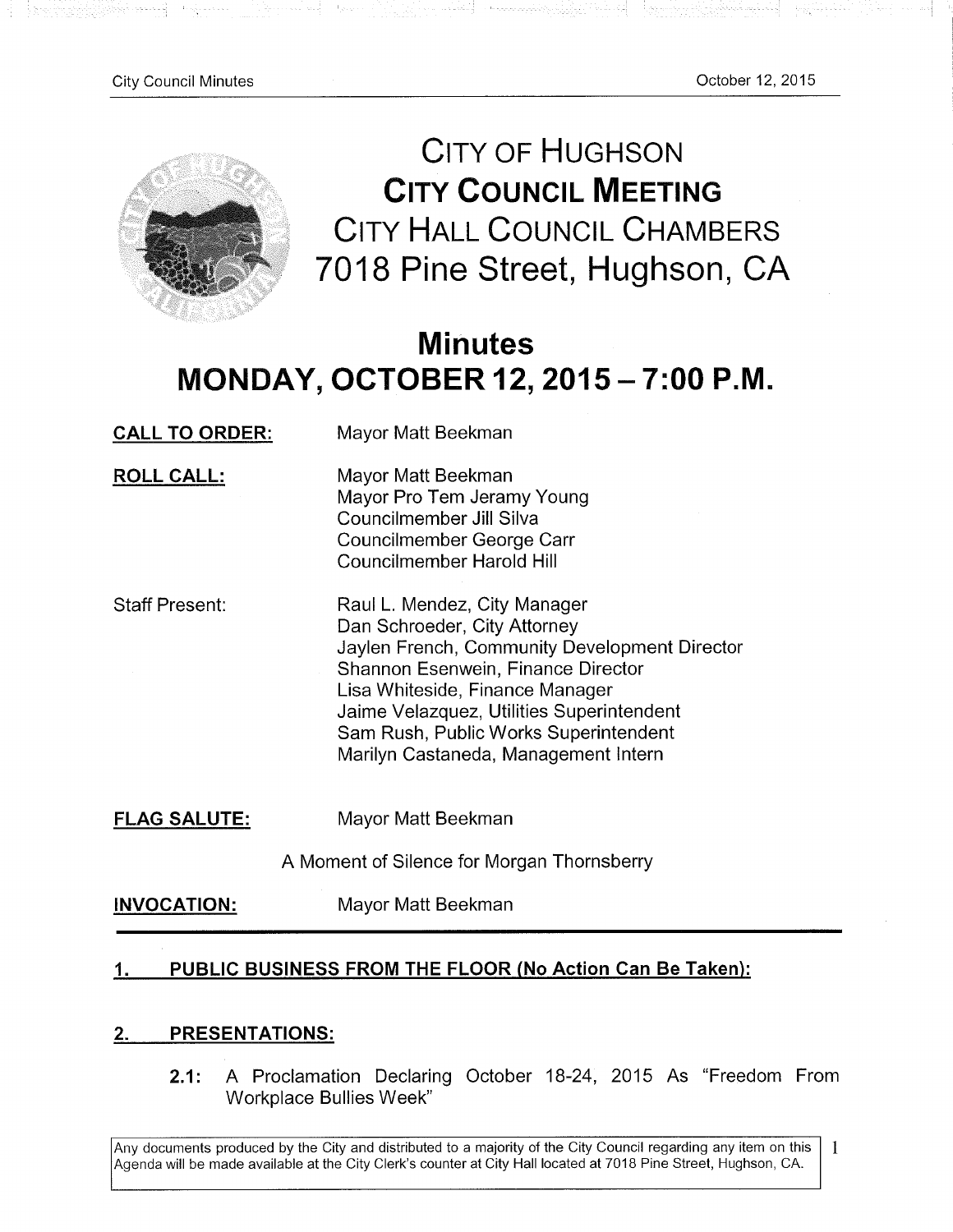도박 아프 식사장

**City Management Intern, Marilyn Castaneda read the Proclamation declaring October 18-24 as "Freedom From Workplace Bullies Week", out loud to the City**  Council, City staff and members of the public in the audience.

2.2: Stanislaus Animal Services Agency Annual Report - Annette Patton, SASA Executive Director

Discriminal <del>monology</del> with language collect with with with be

**Annette Patton, SASA Executive Director, presented to the City Council the Stanislaus Animal Services Agency Annual Report.** 

### **3. CONSENT CALENDAR:**

**All items listed on the Consent Calendar are to be acted upon by a single action of the City Council unless otherwise requested by an individual Councilmember for special consideration. Otherwise, the recommendation of staff will be accepted and acted upon by roll call vote.** 

- **3.1:** Approve the Minutes of the Regular Meeting of September 28, 2015.
- **3.2:** Approve the Warrants Register.
- **3.3:** Review and approve the City of Hughson Treasurer's Report: Investment Portfolio Report for June 2015.
- **3.4:** Review and approve the City of Hughson Treasurer's Report: Investment Portfolio Report for July 2015.
- **3.5:** Approve the City of Hughson Economic Development Committee's (EDC) recommendation to award \$1,000 in Business Incentive Funds, in the form of a grant, for a new business (The Good Life - Life Coaching) located at 6719 Charles Street.
- **3.6:** Approve the request made by the Hughson Athletic Boosters to have and sell alcohol at the Italian Nite Dinner event, located on Hughson Avenue on November 7, 2015.
- **3.7:** Approve an application period for the current vacancy on the Hughson Planning Commission of October  $13<sup>th</sup>$  to November  $12<sup>th</sup>$  with City Council interviews scheduled for November 23, 2015.
- **3.8:** Waive the second reading of Ordinance No. 2015-11, an Ordinance of the City Council of the City of Hughson adopting the Development Agreement by and between the City of Hughson and DG-Hughson, CA-l-UT, LLC.

Any documents produced by the City and distributed to a majority of the City Council regarding any item on this  $\overline{2}$ Agenda will be made available at the City Clerk's counter at City Hall located at 7018 Pine Street, Hughson, CA.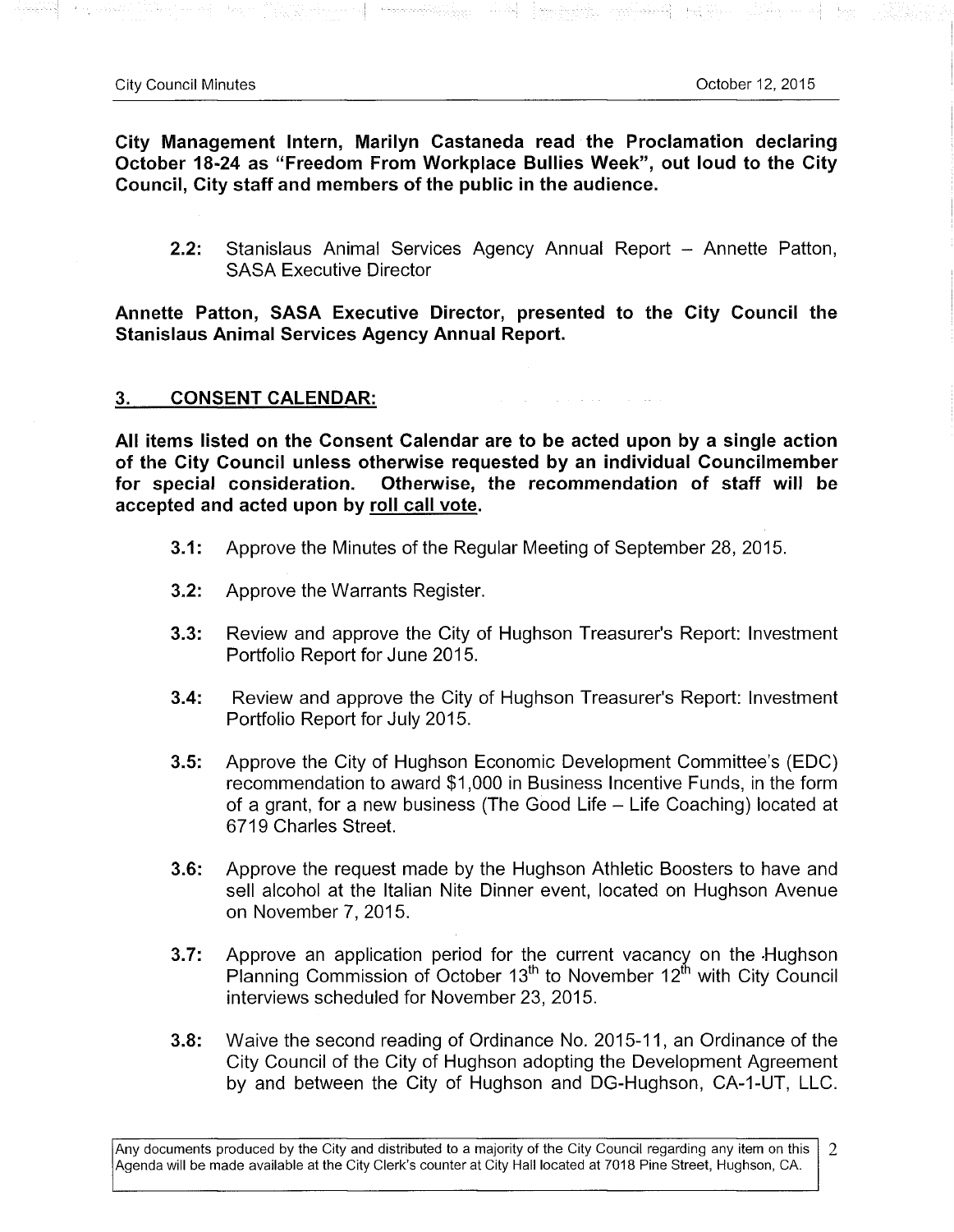우리 그리고록

3

(Dollar General / Embree Group) relating to the development of the Dollar General retail store at Hughson Avenue and 4th Street.

**3.9:** Review and approve the Fiscal Year 2014-2015 Year End Adjustments.

# **BEEKMAN/YOUNG 5-0 motion passes to approve Consent Calendar.**

#### **4. UNFINISHED BUSINESS:**

4.1: Adoption of the Fiscal Year 2014-2015 Final Budget

**Finance Director Shannon Esenwein presented the staff report on this item.** 

**Finance Director Esenwein provided the City Council with additional information on Funds 71 and Fund 88, as well as background information on the Fiscal Year 2014-2015 Final Budget.** 

**Mayor Beekman requested more information on the budget for the IT Reserve fund from public facilities fees. Finance Director indicated that she would be contacting the City Auditor to ensure that such a transfer was appropriate.** 

**Councilmember Silva indicated that in the County such funds can't be transferred right away and that a specific project needs to be identified before transferring over funds collected from development impact fees.** 

**City Manager Mendez also provided clarification to Mayor Beekman request for additional information and questions. He shared that the Capital Improvement Plan in progress would identify projects and address the use of public facilities fees along with other sources of funds.** 

**Mayor Beekman opened the Public Hearing at 7:43 P.M. There were no Public Comments. The Public Hearing was closed at 7:44 P.M.** 

**BEEKMAN/YOUNG 5-0 motion passes to approve the adoption of the Fiscal Year 2014-2015 final budget.** 

**Mayor Beekman directed staff to produce a comprehensive plan for a current and long term (3 year) use of the public facility fees.** 

**BEEKMAN/YOUNG 5-0 motion passes to direct staff to produce a comprehensive plan for a current and long term (3 years) use of the public facility fees.** 

Any documents produced by the City and distributed to a majority of the City Council regarding any item on this Agenda will be made available at the City Clerk's counter at City Hall located at 7018 Pine Street, Hughson, CA.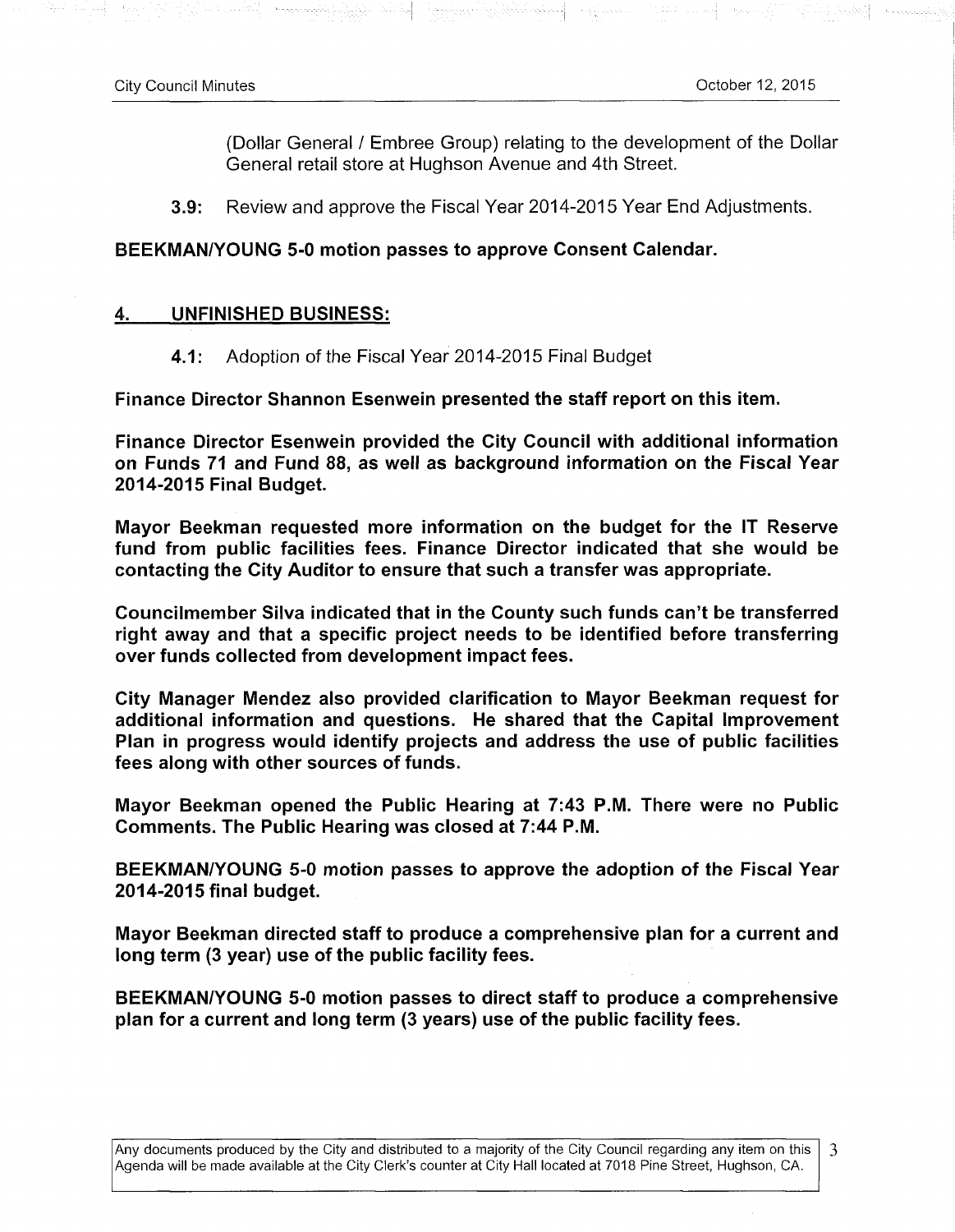City Council Minutes October 12, 2015

Western West

- Bayon papel (1980)

### **5. PUBLIC HEARING TO CONSIDER THE FOLLOWING:**

in State (1998) - 1998 - 1999 - 1999

**6. NEW BUSINESS: None.** 

**7. CORRESPONDENCE: None.** 

#### **8. COMMENTS:**

**8.1:** Staff Reports and Comments: (Information Only - No Action)

**City Manager: City Manager Mendez announced the quarterly staff meeting is on October 16, 2015 where Mr. Serpa will be coming at 10:30 A.M. to teach a hands only CPR/Automated External Defibrillator Training. City Manager Mendez also announced he will be attending the Southeast Stanislaus FRC Harvest of Promise on October 24, 2015 @ 6 P.M. (St. Anthony Church). He also reminded City Council and City staff the Halloween Tent, Trunk or Treat is fast approaching on October 31, 2015 @ 5 P.M. (Lebright Fields). He also wanted to thank Magnolia Farmhouse Market for supplying the Lime green ribbons in remembrance of Morgan Thornsberry.** 

**City Clerk:** 

**Community Development Director: Director French updated the City Council on the Tully Road project. There was a line leak early October 8, 2015 from old and corroded pipes. Director French thanked staff for their hard work and long working hours to get the leak under control. He also noted that PG&E called in response to the two damaged Utility Vaults**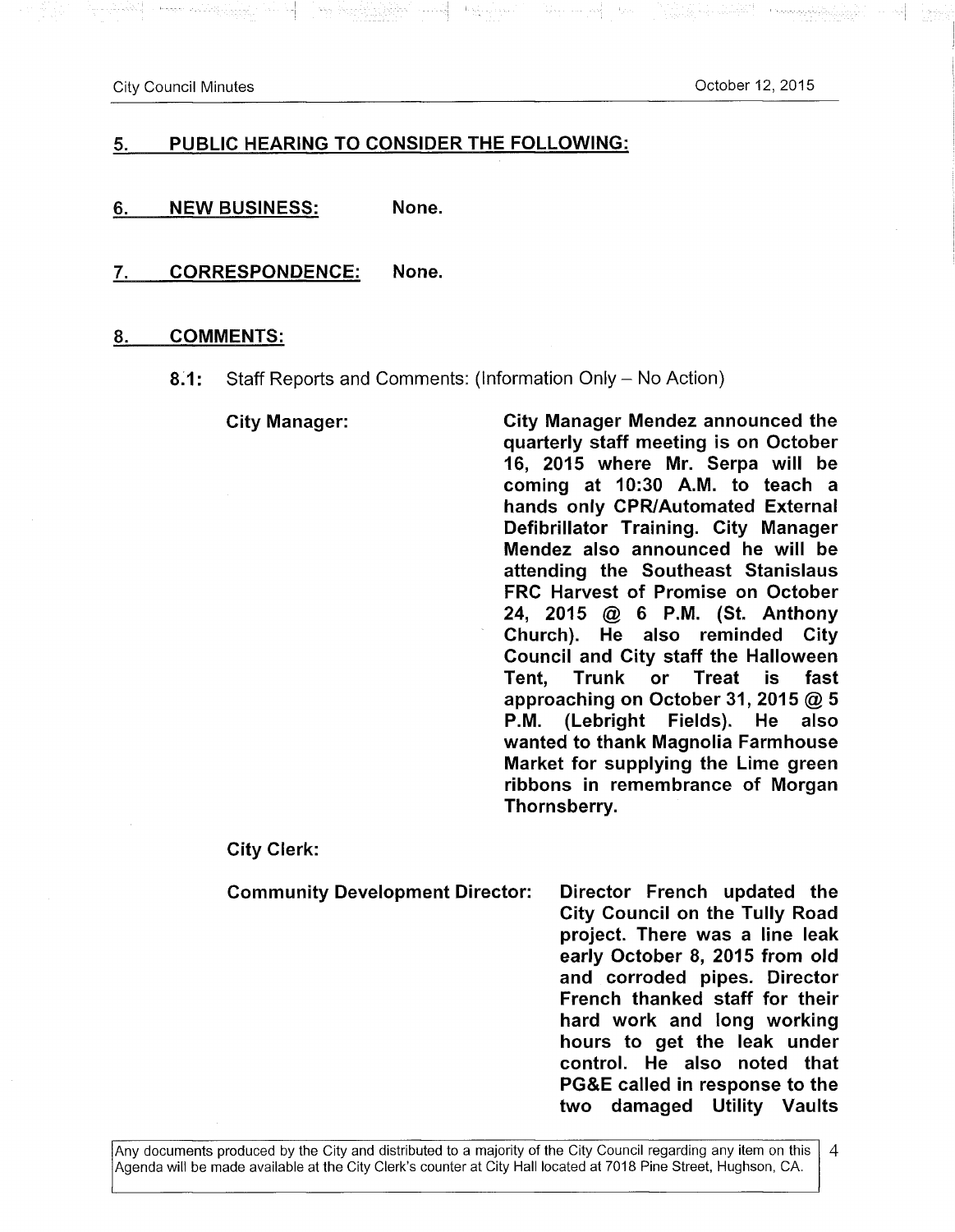$\{ \alpha_{\xi} \}_{\xi}$  and  $\alpha_{\xi}$ 

**within the construction project limits and stated because of safety reasons they won't allow further construction. City staff will move forward with the other 90% of the project and will leave the 10% alone until instructed by PG&E. Director French added that he would work with PG&E to have them cover the expenses related to the delay of the 10% of construction that is paused. Based on discussions with PG&E, Director French indicated that the delay will range from 4-9 months but the 90% of construction will be finished October 22, 2015. Also, it was shared that Dollar General will start their offsite construction on October 13, 2015. Director French will working with the City Engineer to conduct a speed survey to tell whether a 4 way stop light will be necessary at Fox/ Charles and for other sections of the City. Lastly, he reported that Hughson's water usage year to date is currently down by 28.3% from 2013 levels.** 

**Director of Finance: Director of Finance Essenwein announced to the City Council and staff that 246 pink notices accounting for \$47,790 were sent out to residences for past due balances. She shared that this will be a focus for her Department for the upcoming months. Director Essenwein also indicated that she would return back to Council with recommendations on the City's Investment Portolio based on Council direction to consider paying down debt service rather then** 

#### Any documents produced by the City and distributed to a majority of the City Council regarding any item on this Agenda will be made available at the City Clerk's counter at City Hall located at 7018 Pine Street, Hughson, CA.

5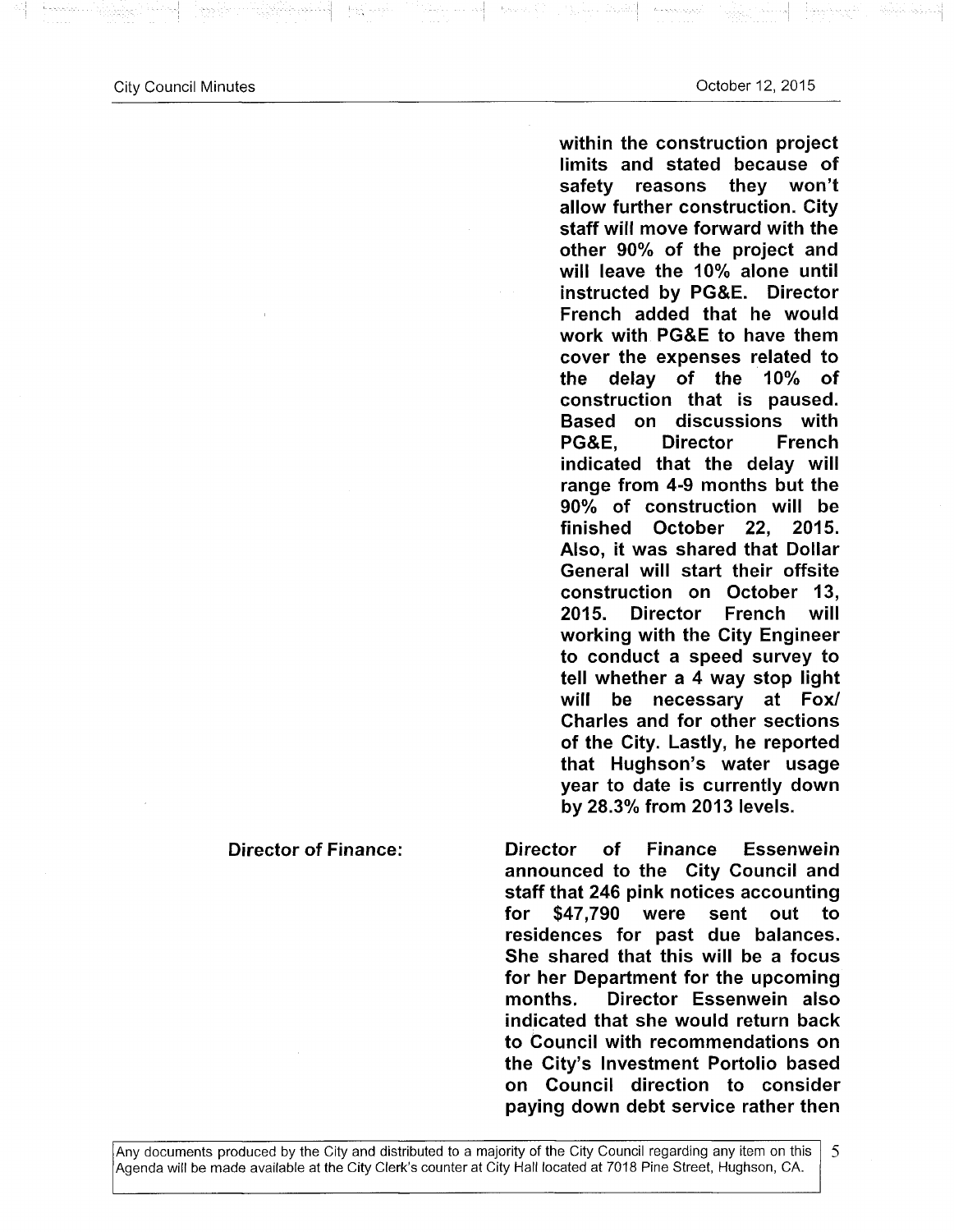소송된 노트

**rolling forward investments whose terms expire.** 

**Police Services: Chief Larry Seymour provided the City Council with the Crime Statistic Report. He also shared that some of the public safety issues brought to his attention by residents (and the City Manager) on NextDoor, Hughson's social media, are under investigation.** 

**City Attorney:** 

**8.2:** Council Comments: (Information Only - No Action)

الرواقي إسفار وواقة

**Councilmember Carr updated the City Council and staff that due to the high temperatures, citizens are still at risk for West Nile Virus through mosquitos. He recently found a dead bird on October 1, 2015 and called Turlock Mosquito Abatement District for further instructions. He reported that the bird had tested positive for West Nile.** 

**Councilmember Silva shared that she had received an email along with other members ofthe City Council regarding a house for sale near Hughson High School. She reported that the City Manager would be following up on the email on the City's behalf.** 

**Councilmember Hill reminded the City Council ofthe City/Fire 2+2 committee meeting on October 14, 2015 @ 5:30pm (Hughson Fire Protection District)** 

**8.3:** Mayor's Comments: (Information Only - No Action)

**Mayor Beekman updated the City Council on his attendance at the Stanislaus Farm Bureau where he sat on a panel on the topic of American Farmland Trust.** 

9. **CLOSED SESSION TO DISCUSS THE FOLLOWING: None.** 

#### **ADJOURNMENT:**

**Mayor Beekman motion passes to adjourn the meeting at 8:21 P.M.**